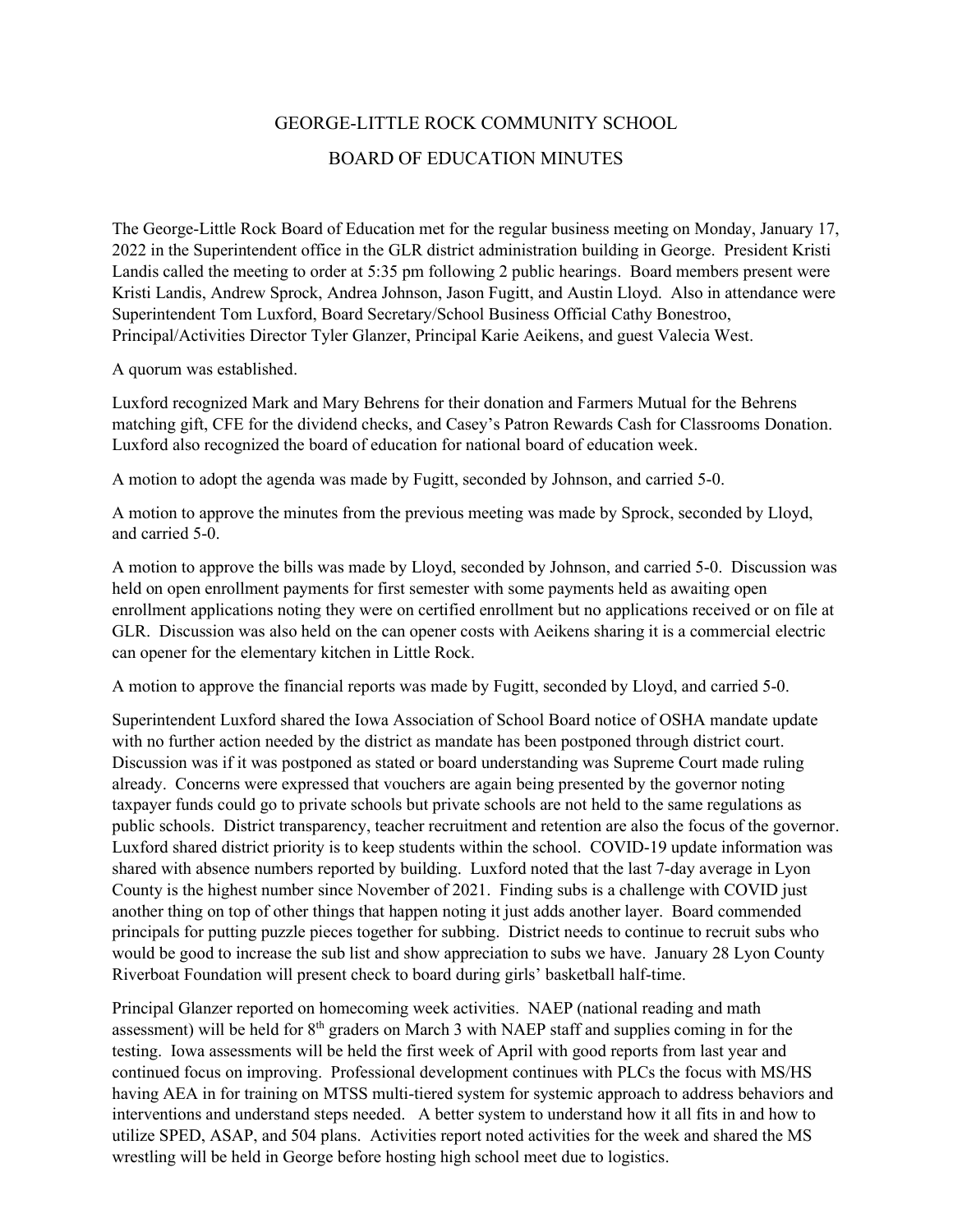Principal Aeikens reported on homecoming week. ISASPs data being reviewed from last year along with review of specific domains for success and struggles to plan accordingly for reviews and reteaching. TK-8 FAST testing for reading and math and social emotional survey to review data with DLT team. Luxford stated social and emotional curriculum will be embedded. Interventions were also reviewed for regrouping as needed for students to get what they need. Aeikens recognized Salem Church for their donation she received for afternoon milk for 6 students.

Board sub-committee report updates were given. Facilities meeting will be held for HVAC presentation and 2022 summer project bids for review. 2023 projects anticipated are HVAC and district server. Multi-year 2024 and 2025 projects for MS/HS windows. Financial services meeting needs to be scheduled for February along with setting the initial proposals meeting with GLREA. Program sharing will be meeting with Boyden-Hull on a rescheduled date and Central Lyon on March 9. Operational sharing date needs to be set for review of sharing agreements.

Superintendent Luxford reported on the at risk drop out MSA request for \$164,667 with an increase from 4 students to 12 students with Luxford stating students were miscoded on enrollment data in the past stating this will result in more funding. Luxford also shared SBRC request of \$28,908 for increased enrollment for SWVPP for staff salary and benefits as one-time funding. Clarification was given that the SBRC request is only for preschool use. Luxford presented the at-risk plan with changes noted for identifying students at risk. At risk room or curriculum conversations are being held. Early graduation request was presented. Discussion was held on early graduation. Sprock stressed to get all students ready for future in whatever career they choose. SIAC committee members were presented with two new students noted. Discussion was held for how the committee is set noting it is a volunteer group that the adults and students are asked. Johnson expressed request for fair representation from both communities on the committee in the future. LCRF internal grant application was presented from Bridget Dickmann noting department heads are eligible for the grant in addition to teachers. Luxford recommended to deny the open enrollment out application as have not met the criteria. Discussion was held if it can be denied and the criteria difference with comprehensive schools. Recommendation changed to table the open enrollment out application until Mr. Luxford is able to meet with the family. Discussion was held regarding transportation with open enrolled students noting districts do not allow other districts buses across district lines. Future logistics should be stressed in conversations with open enrollment applications.

Resignations were received from Nathan Klingenberg, MS baseball coach, and Dawn Gisolf, MS softball coach.

Recommendations for hire were presented for Ed Jumbeck, MS girls' basketball additional coach due to participant numbers; Julie VerSteeg additional hours for work agreement; Erin Swenson Robinson, head softball coach; and Dawn Gisolf, assistant softball coach. Discussion was held for number of coaches and if two will be needed based on softball numbers with Luxford sharing two coaches are needed for softball in the transition year and starting and building the program and building relationships between players and coaches. Backup plan is needed to ensure enough participants and options for the softball program.

Scheduled policy reviews were held for Policy 604.02 Individualized Instruction, 604.03 Program for Talented and Gifted Students, 604.04 Program for At-Risk Students, and 604.05 Religious-Based Exclusion from a School Program. First readings were held for Policy 505.06 Early Graduation, 604.01 Private Instruction, 302.05 Superintendent Evaluation, 303.06 Administrator Evaluation, 401.14 Employee Expression, 501.14 Open Enrollment Transfers-Procedures as a Sending District, and 501.15 Open Enrollment Transfers-Procedures as a Receiving District.

A motion to enter closed session for the quarterly superintendent evaluation per Section 21.5 (1 (i) of the open meetings law to evaluate the professional competencies of individuals was made by Fugitt and